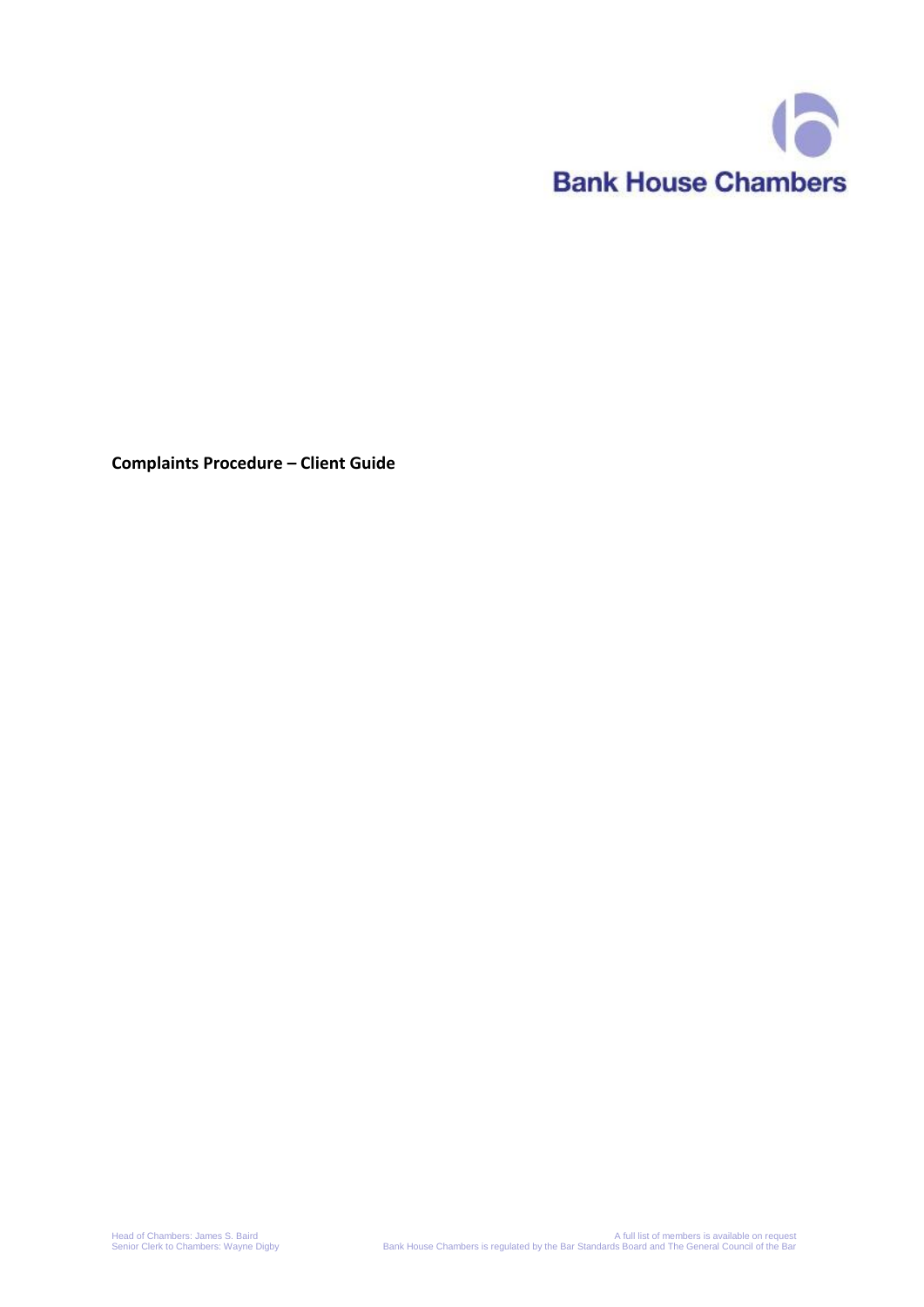# **Bank House Chambers**

**We pride ourselves on the level of service we provide to our clients. However, from time to time we might not get it right. Should this be the case then please let us know as soon as possible. We will investigate any complaint promptly and will endeavour to ensure that we resolve any complaint to your satisfaction. All complaints are monitored and reviewed regularly so that we can learn from any mistakes!**

Complaints may concern an individual member, a group of members or a member of staff.

### **Timescales**

- 1. The Legal Ombudsman, the independent complaints body for service complains about lawyers, has a twelve month time limit from the date of the act or omission about which you are complaining within which to make your complaint. We must therefore have regard to that limitation when deciding whether we are able to investigate your complaint. As in any relationship, it is obviously better for all parties if complaints and concerns are raised promptly so that an early resolution can be achieved.
- 2. For the reasons set out above we will not ordinarily deal with complaints that fall outside of the twelve month period save in exceptional circumstances when the reasons for the delay in complaining are considered by us to be reasonable.

## **Contact by telephone**

- 3. If you would like to raise your complain or concern over the telephone then this must be done by contacting Wayne Digby, our Senior Clerk. If the complaint or concern relates to him then please request to speak to our Head of Chambers, James Baird.
- 4. An informal complaint, being one that is capable of being resolved over the telephone, relating to a barrister should be directed to Wayne in the first instance.
- 5. Wayne will listen to your complaint or concern and will endeavour to resolve the matter there and then. If the matter is resolved in that way then he will record the outcome on our complaints form.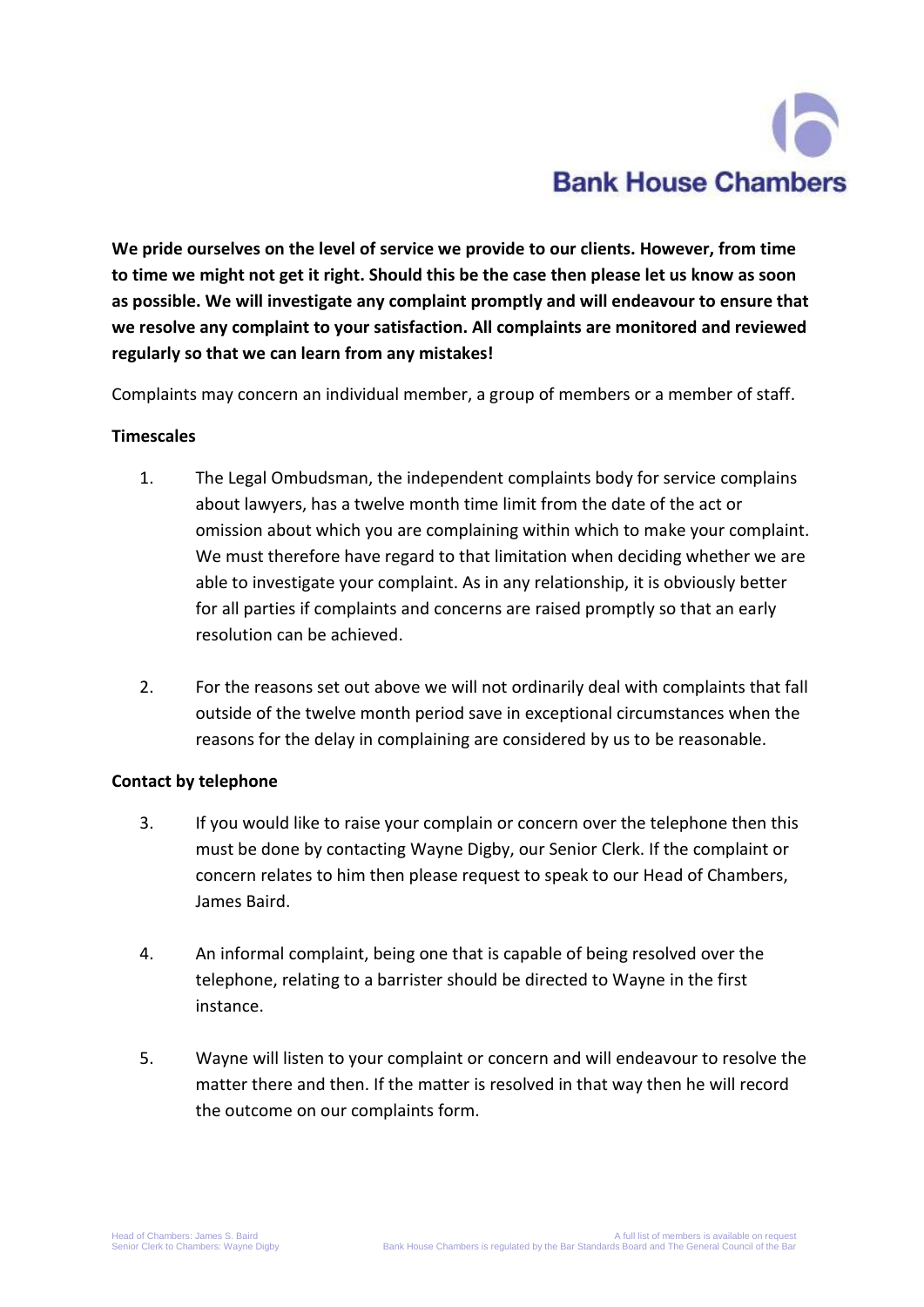6. If a complaint is not resolved on the telephone then you will be invited to write to us with a completed complaints form that can be found on our website or by requesting the same from us within 14 days of the date of the initial telephone conversation.

## **Complaints made in writing**

- 7. To make a complaint in writing the please send your letter and completed complaints form to us addressed for the attention of the Head of Chambers.
- 8. When writing to us please provide the following information:
	- i. Your name and address;
	- ii. Which member(s) of chambers or staff you are complaining about;
	- iii. The details of your complaint;
	- iv. What you would like the outcome to be.
- 9. Unless the complaint is against our Head of Chambers, where in which case a senior member of chambers will handle the complaint, he will investigate it.
- 10. All formal complaints will be acknowledged within 3 working days of receipt confirming the name of the person who will be investigating the complaint.
- 11. Where the complaint may involve an allegation of professional misconduct and/or any complaint which may involve an allegation of negligence then we reserve the right to inform the Bar Standards Board of the complaint if, following the investigation, we consider the complaint to be justified and a referral to be desirable in the interests of Chambers and in order to comply with our requirements of the Bar Handbook.
- 12. Where a complaint raises an allegation of negligence then the Bar Mutual Indemnity Fund will be informed accordingly and will, as a course of necessity, be consulted before any proposals of resolution are made.
- 13. The Head of Chambers shall inform the person to whom the complaint has been made against of the complaint within three working days of receipt of the complaint form in the event the complaint was not initially received by them.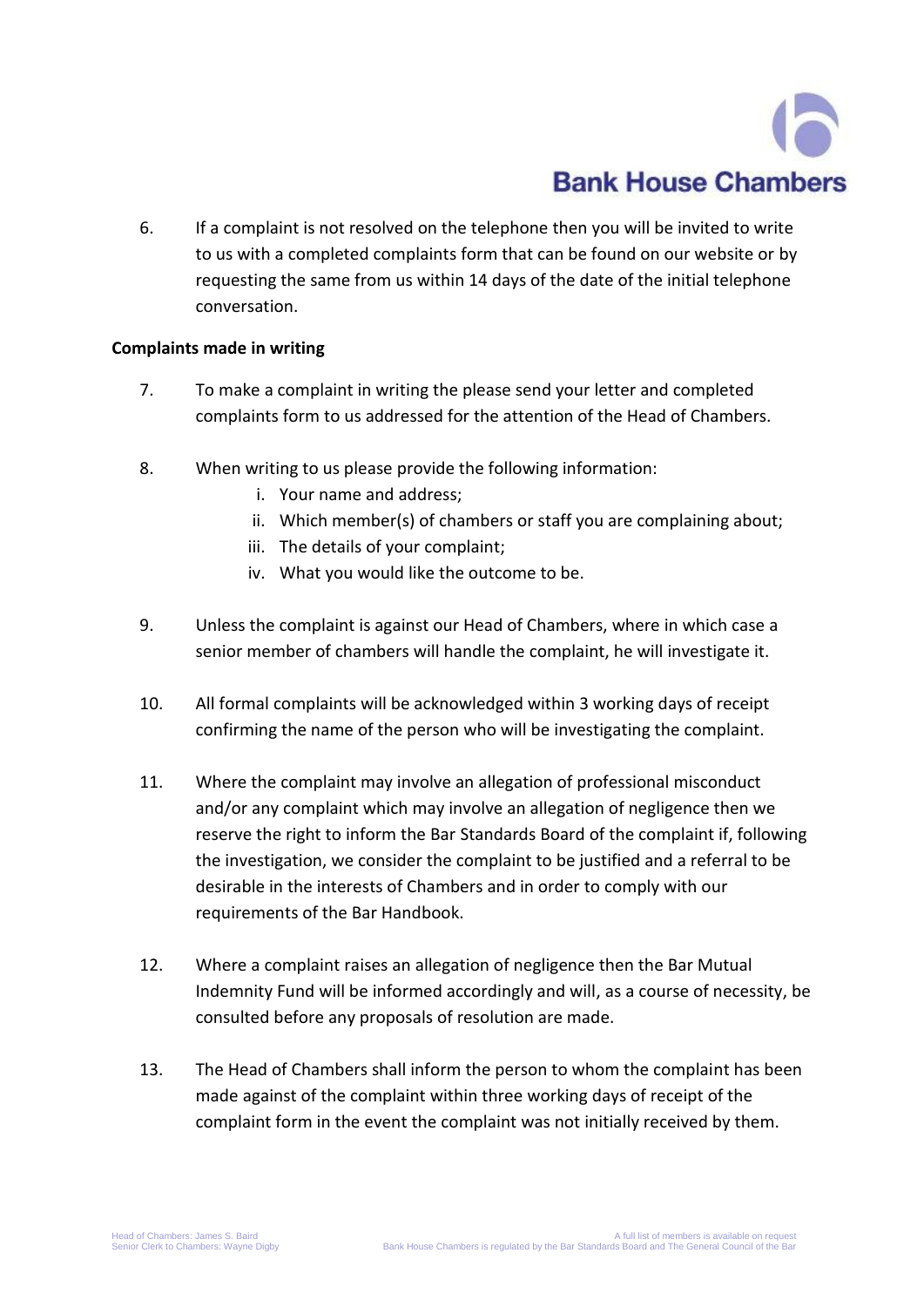## **Bank House Chambers**

- 14. As part of the investigation the barrister or member of staff may be asked to make a written record of their version of events relating to complaint.
- 15. The Head of Chambers will report back as soon as possible and in any event within 28 days with an update on the position of the investigation. If they are unable to provide a substantive response within this deadline then they will advise you on a new date that will be no more than an additional 28 days. In exceptional cases an investigation may take longer and in which case the investigator will keep you informed and explain the reasons for the delay.
- 16. The report made at the conclusion of the investigation will set out:
	- i. The nature and scope of the investigation;
	- ii. The conclusion and reasons on each complaint; and
	- iii. Where the complaint has been justified, the proposals for resolving the matter.
- 17. If you are unhappy with the conclusion reached or wish to discuss the matter further then the Head of Chambers will arrange to meet with you within a further 14 days where possible, subject to diary commitments.
- 18. If you are unhappy with the outcome of the investigation then you may take your complaint to the Legal Ombudsman. The Legal Ombudsman is not able to consider you complaint until it has first been investigated by us. They can be contacted at:

Legal Ombudsman Po Box 6806 Wolverhampton WV1 9WJ

Telephone: 03005550333 Email: [enquiries@legalombudsman.org.uk](mailto:enquiries@legalombudsman.org.uk)